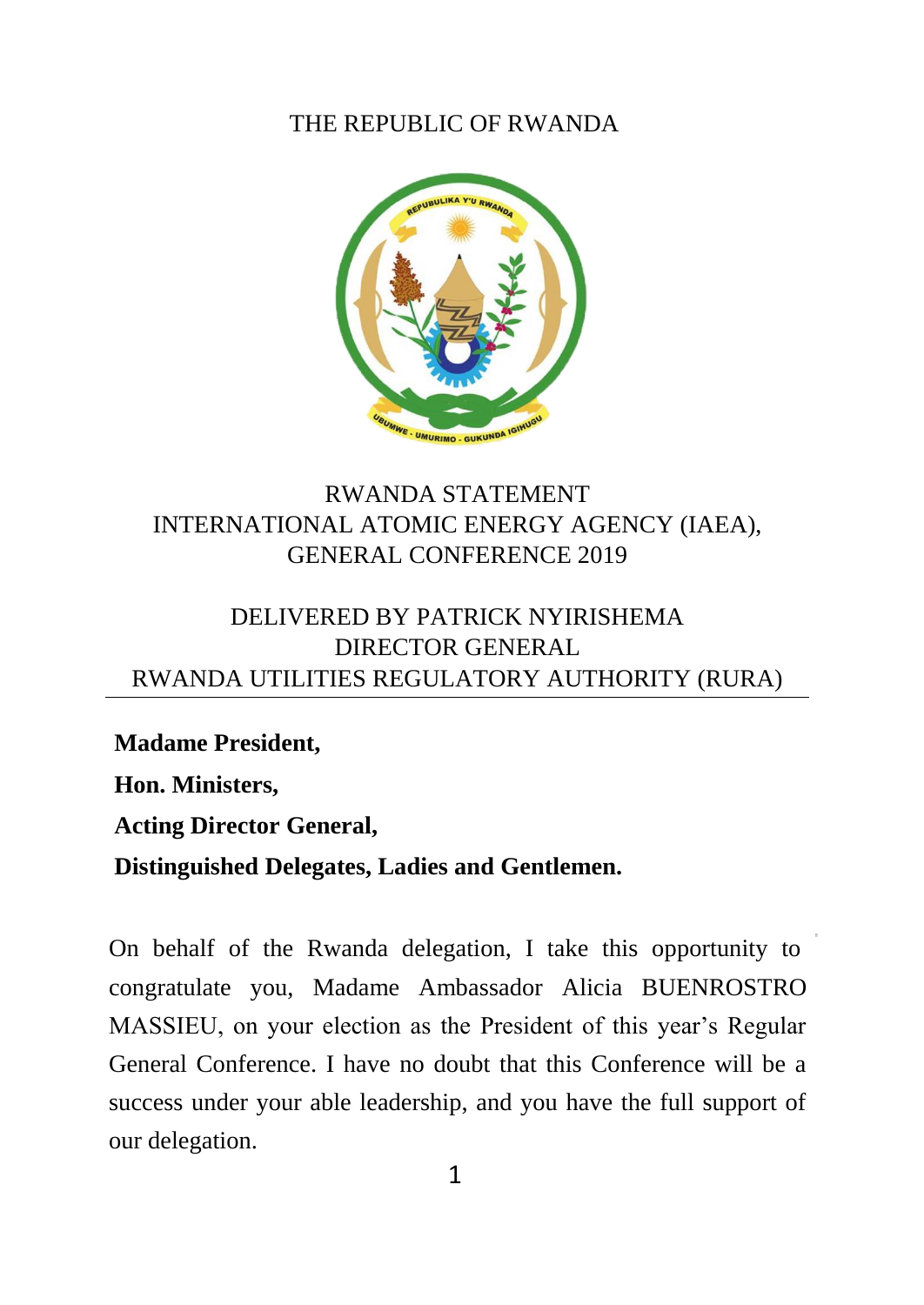We also take this opportunity to remember and honour the late Director General of the IAEA, late Mr. Yukiya Amano, for his dedication to peaceful nuclear programme, integrity and hard work during his tenure at the helm of the Agency.

Also, let me express my sincere condolences to the Government of South Africa and the family of Ms Bavelile Hlongwa, former Minister of Mineral Resources and Energy for the sudden death occur before coming to this Conference.

### **Madame President,**

Rwanda continues to view nuclear safety with utmost importance and appreciate the continued support by the Agency which is aimed at strengthening the effective implementation of our CPF 2017-2021 towards leveraging Nuclear technologies for development, in areas such as agriculture and healthcare, among others.

Rwanda further recognises the importance of preventing the unauthorised use of nuclear material and nuclear technology. As a member State who only recently embarked on this journey, we thank IAEA for providing the expertise to establish, maintain and review our Integrated Nuclear Security Support Plan (INSSP); and for the continued support to strengthen our infrastructure and human capacity towards this endeavour.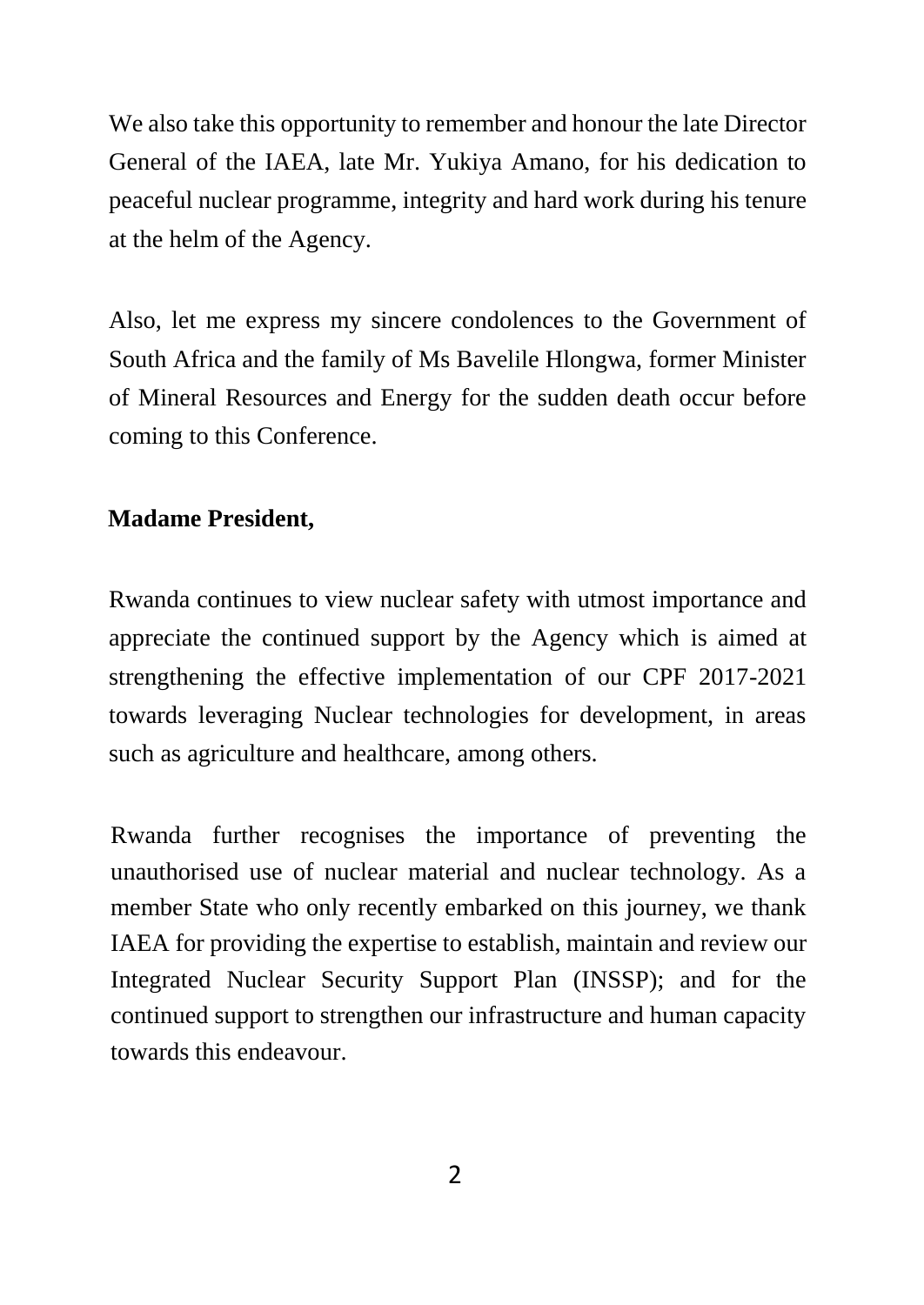# **Madame President, Distinguished ladies and gentlemen;**

Rwanda has started the journey to have a comprehensive legislative and regulatory framework, and currently we look forward to incorporate provisions for nuclear safety, security, safeguards and nuclear liability into our existing legal framework. This goes concurrently with the effort to accede to relevant international nuclear instruments, the recent one being the Civil Liability for Nuclear Damage deposited during this Conference.

We greatly commend the Agency's role of supporting us to achieve this, and equally recognise the importance of regional and international cooperation in regulatory control to ensure radiation protection and nuclear security and safety.

Rwanda appreciates the Agency's invaluable contribution in promoting nuclear technology for peaceful uses. With this view, the Government of Rwanda has initiated plans to establish a Centre for Nuclear Science and Technology (CNST) within the National Strategy for Transformation in the next five years. With that, the Government has sought technical support from the [Agency t](https://www.iaea.org/)o accompany these efforts, to ensure that we apply the highest nuclear safety standards and the best practices in utilizing nuclear technologies for development.